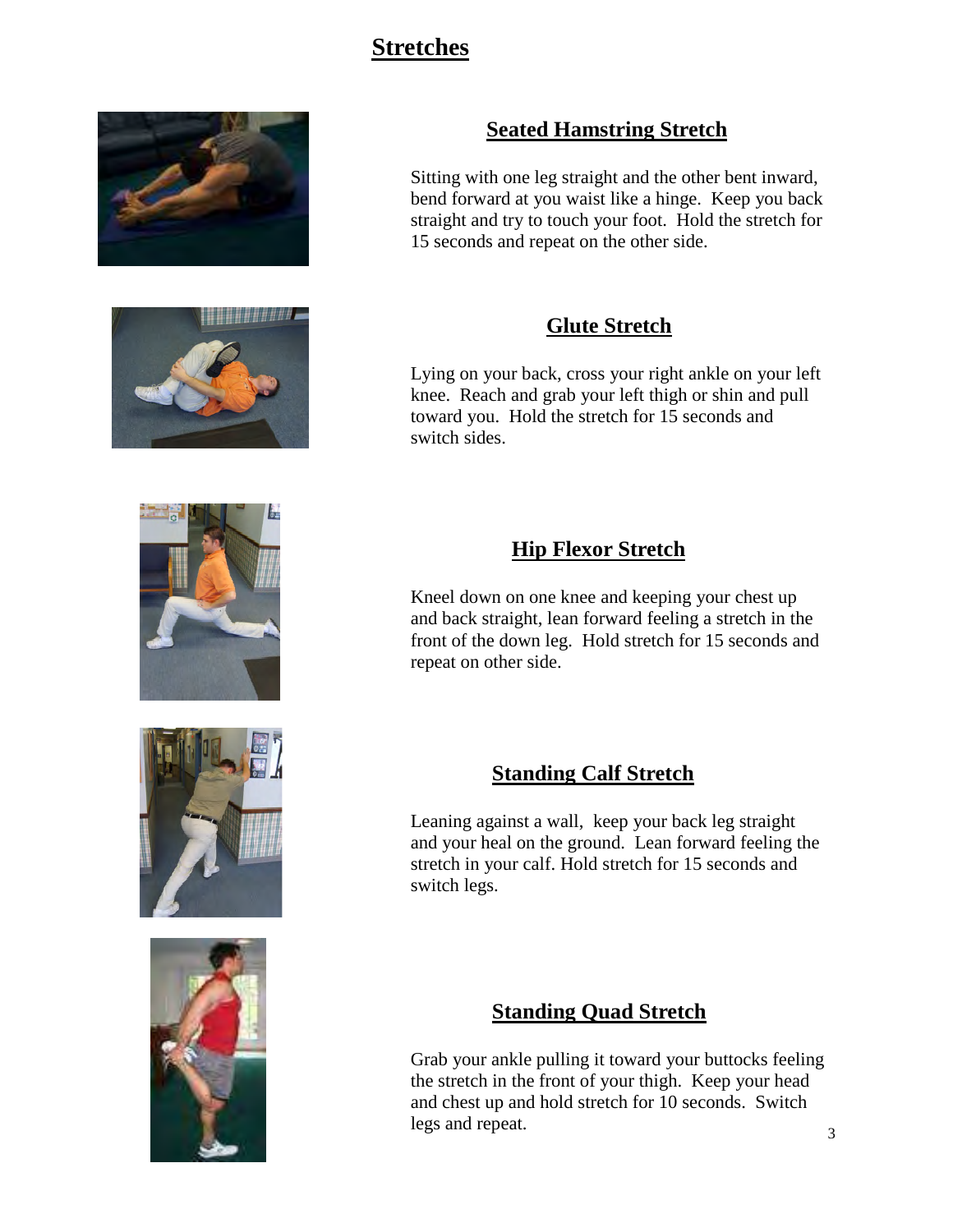# **Stretches**









## **Neck Stretch**

With your left hand, stretch your head forward and to the left with your right arm behind your back. Hold the stretch for 20 seconds. Repeat with the other side.

### **Shoulder Stretch**

Standing up straight, cross your left arm over your body and grab it with your right hand pulling it closer to your body, holding the stretch for 10 seconds. Repeat with the other side.

## **Triceps Stretch**

Reach your hand behind your head and then grasp that elbow with your other hand to add stretch. Stay up straight and hold for 15 seconds. Switch arms and repeat.

# **Doorway Chest Stretch**

With both arms in the doorway, lean forward feeling a stretch in your chest and squeeze your shoulder blades together. Hold the stretch for 20 seconds.